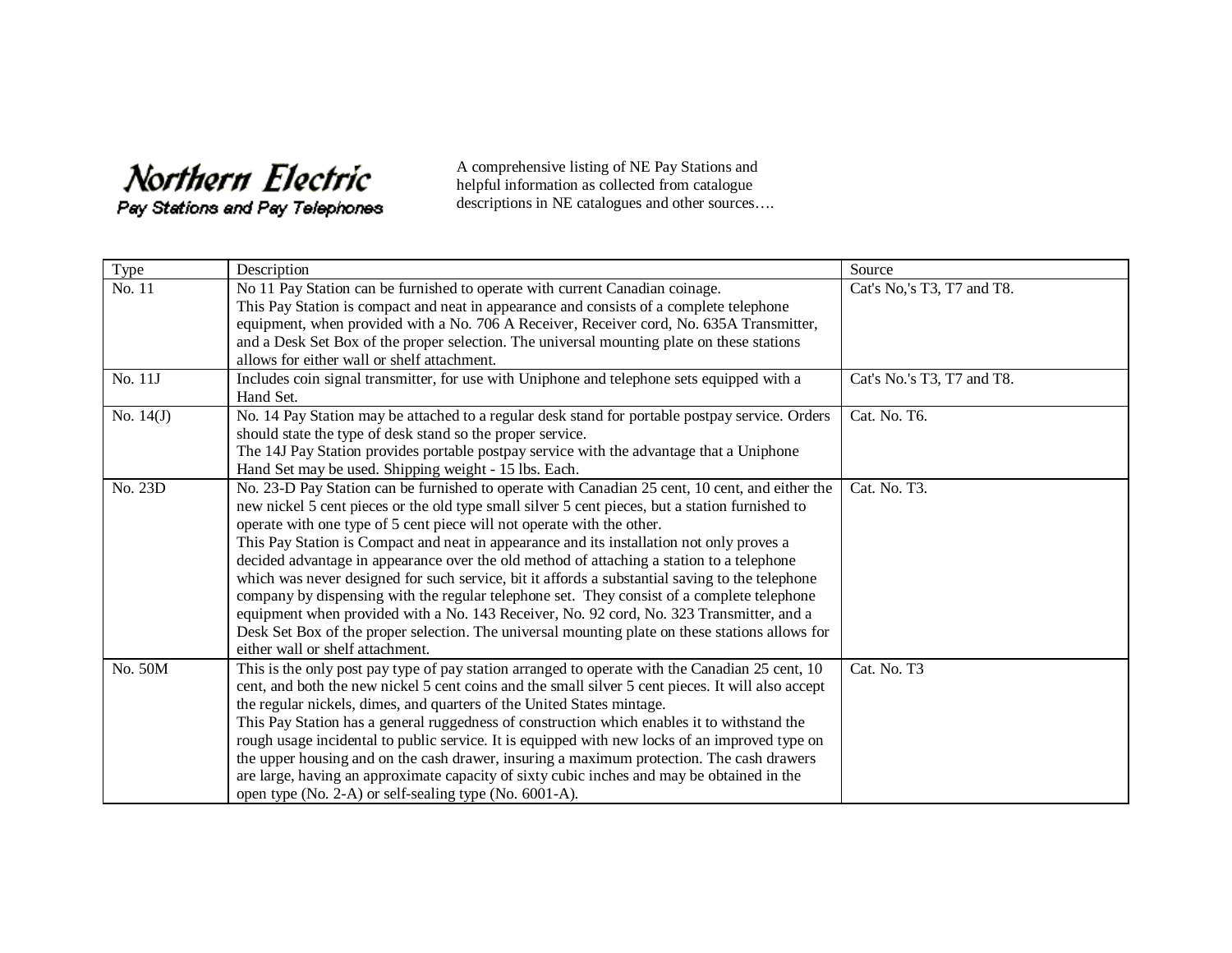|            | When equipped with a No. 143 Receiver, No. 323 Transmitter, No. 92 Cord, and a Desk Set            |             |
|------------|----------------------------------------------------------------------------------------------------|-------------|
|            | Box of the proper selection, this Pay Station makes a complete telephone equipment.                |             |
|            | If it is desires to mount the No. 50-M Pay Station on a table or on a shelf in a booth, a No.      |             |
|            | 139_a Bracket is required. This Bracket is not included as part of the Pay Station, and must be    |             |
|            | ordered separately.                                                                                |             |
| No. 50L    | This pay station is of the post pay type arranged to operate with Canadian or United States        | Cat. No. T7 |
| Also 150L  | coinage of the current issue. When arranged for use with an anti-sidetone Desk Set Box it is       |             |
|            | known as the No. 150L                                                                              |             |
| No. 50H    | This Pay Station is designed for prepayment type of service and will operate with Canadian or      | Cat. No. T7 |
| also 150H  | United States Coinage of the current issue. When arranged for use with an anti-sidetone Desk       |             |
|            | Set Box it is known as No. 150H                                                                    |             |
| No. 50LJ   | This Pay Station has the same operating features as the No. 50L. It differs in that a Hand Set is  | Cat. No. T7 |
| also 150LJ | used instead of a permanently mounted transmitter and hand receiver. When arranged for use         |             |
|            | with and anti-sidetone Desk Set Box, it is known as a No. 150LJ                                    |             |
| No. 50HJ   | This Pay Station has the same operating features as the No. 50H. It differs in that a Hand Set is  | Cat. No. T7 |
| also 150HJ | used instead of a permanently mounted transmitter and hand receiver. When arranged for use         |             |
|            | with and anti-sidetone Desk Set Box, it is known as a No. 150HJ                                    |             |
| No. 182D3  | This coin collector is intended for post payment service in manual common battery systems and      | Cat. No. T8 |
|            | may be connected to a regular line circuit. Arranged so as to permit conversion to a prepayment    |             |
|            | coin collector.                                                                                    |             |
|            | The circuit is completed when the handset is removed from the hook. Coins are deposited at the     |             |
|            | request of the operator and fall directly into the cash box. No provision is made for the return   |             |
|            | of coins, except that those deposited in the wrong slots are returned automatically. Built in      |             |
|            | 101A Induction Coil and 195C Condenser. Needs only an external Ringer, no network or               |             |
|            | subscriber set.                                                                                    |             |
| No. 191D3  | (Manual) These coin collectors are designed for prepayment service and the switchboard to          | Cat. No. T8 |
|            | which they are connected must be equipped with suitable circuits for this class of service.        |             |
|            | Furnished arranged for five cent operation on local calls in which case an initial deposit of five |             |
|            | cents is required, but by a minor change may be converted to ten cent operation. In the latter     |             |
|            | case, an initial deposit of a ten cent coin, or two five cent coins is required for operation.     |             |
|            | Coins can be collected or refunded while patron is on the line, or at the completion of the call.  |             |
|            | Coins are returned when dropped into wrong slots.                                                  |             |
|            | When arranges for ten cent operation and a call is abandoned after an initial deposit of a single  |             |
|            | five cent piece, coin will be returned when handset is restored. A five cent coin, deposited       |             |
|            | before the handset is removed, will also be returned. Built in 101A Induction Coil and 195C        |             |
|            | Condenser. Needs only an external Ringer, no network or subscriber set.                            |             |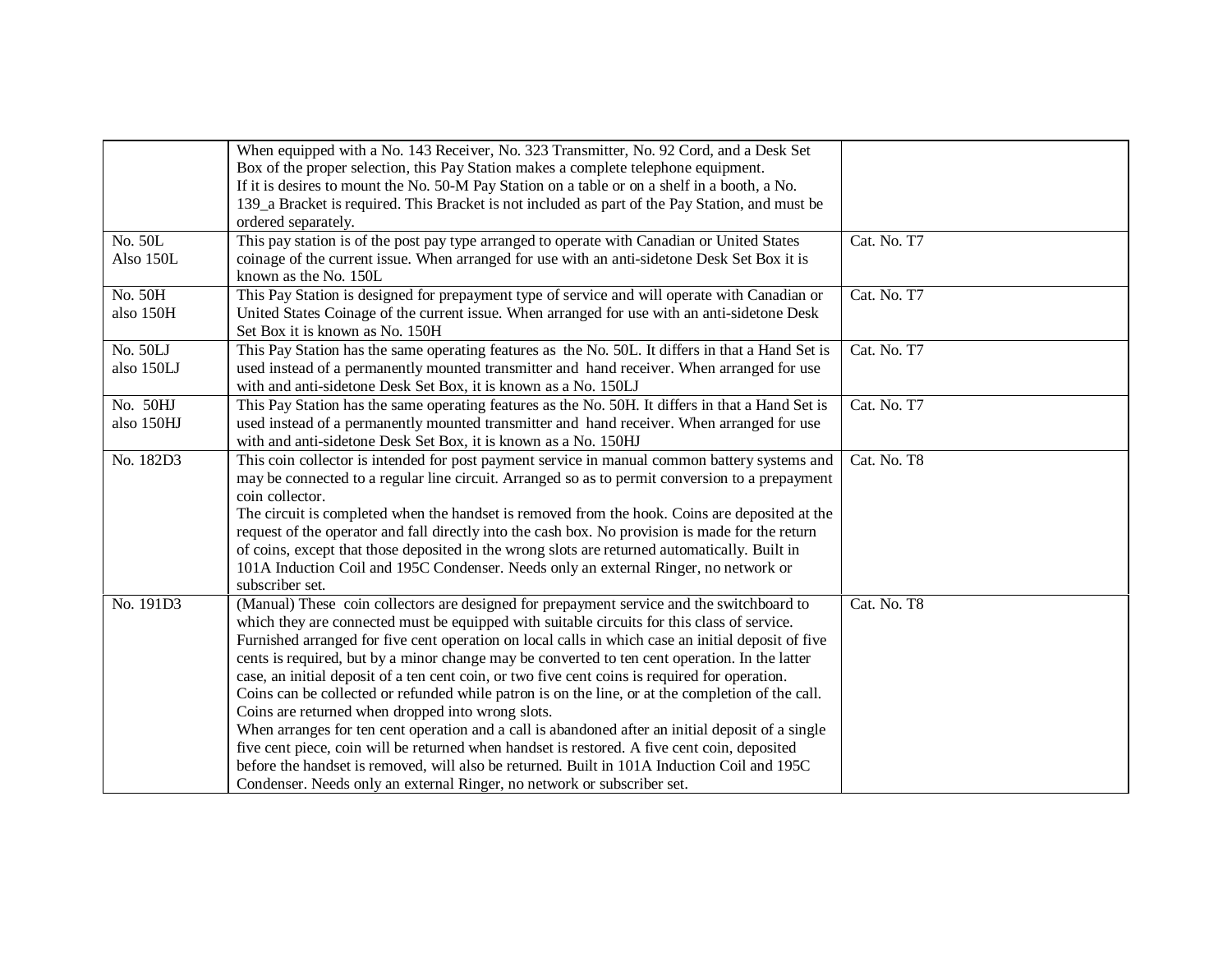| No. 191H3 | (Dial) These coin collectors are designed for prepayment service and the switchboard to which<br>they are connected must be equipped with suitable circuits for this class of service.<br>Furnished arranged for five cent operation on local calls in which case an initial deposit of five<br>cents is required, but by a minor change may be converted to ten cent operation. In the latter<br>case, an initial deposit of a ten cent coin, or two five cent coins is required for operation.<br>Coins can be collected or refunded while patron is on the line, or at the completion of the call.<br>Coins are returned when dropped into wrong slots.<br>When arranges for ten cent operation and a call is abandoned after an initial deposit of a single<br>five cent piece, coin will be returned when handset is restored. A five cent coin, deposited<br>before the handset is removed, will also be returned. Built in 101A Induction Coil and 195C<br>Condenser. Needs only an external Ringer, no network or subscriber set. | Cat. No. T8 |
|-----------|-------------------------------------------------------------------------------------------------------------------------------------------------------------------------------------------------------------------------------------------------------------------------------------------------------------------------------------------------------------------------------------------------------------------------------------------------------------------------------------------------------------------------------------------------------------------------------------------------------------------------------------------------------------------------------------------------------------------------------------------------------------------------------------------------------------------------------------------------------------------------------------------------------------------------------------------------------------------------------------------------------------------------------------------|-------------|
| No. 193H3 | (Dial) This coin collector is designed for semi-post payment service in community dial<br>systems. The switchboard must be equipped with suitable circuits for this class of service.<br>Furnished arranged for five cent operation on local calls but by a minor change can be<br>converted to ten cent operation.<br>Equipped with a coin operated break contact normally shunting resistance in series with line,<br>which in conjunction with central office circuits permits subscribers to be connected before<br>coin is deposited but conversation is prevented until coin is dropped. No provision is made for<br>the return of coins except that coins dropped into wrong slot are returned automatically. Toll<br>calls are handled on a regular post-payment basis with the gong signals transmitted over a trunk<br>to the operator office. Built in 101A Induction Coil and 195C Condenser. Needs only an<br>external Ringer, no network or subscriber set.                                                                 | Cat. No. T8 |
| No. N195  | Built in 101A Induction Coil and 195C Condenser. Needs only an external Ringer, no network<br>or subscriber set. More info to follow                                                                                                                                                                                                                                                                                                                                                                                                                                                                                                                                                                                                                                                                                                                                                                                                                                                                                                      |             |
| No. N197  | Built in 101A Induction Coil and 195C Condenser. Needs only an external Ringer, no network<br>or subscriber set. More info to follow                                                                                                                                                                                                                                                                                                                                                                                                                                                                                                                                                                                                                                                                                                                                                                                                                                                                                                      |             |
| No. N203D | This coin collector is intended for post-payment service in manual common battery systems. It<br>is used with the No. 685A-3 Subscriber Set* giving it the same transmission and signaling<br>characteristics as the No. 500 Type Telephone Set. It is arranged to permit conversion to a<br>prepayment coin collector.<br>The circuit is completed when the handset is removed from the hook. Coins are deposited at the<br>request of the operator and fall directly into the cash box. No provision is made for the return<br>of coins except for those deposited in the wrong slots are returned automatically.                                                                                                                                                                                                                                                                                                                                                                                                                       | Cat. No. T8 |
| No. N212  | Dial 3 Slot - Info to follow                                                                                                                                                                                                                                                                                                                                                                                                                                                                                                                                                                                                                                                                                                                                                                                                                                                                                                                                                                                                              |             |
| No. N213H | Dial 3 Slot - This coin collector is designed for semi-post-payment service in community dial<br>systems. It is used with the No. 685A-3 Subscriber Set* giving it the same transmission and<br>signaling characteristics as the No. 500 Type Telephone Set. The switchboard must be                                                                                                                                                                                                                                                                                                                                                                                                                                                                                                                                                                                                                                                                                                                                                      | Cat. No. T8 |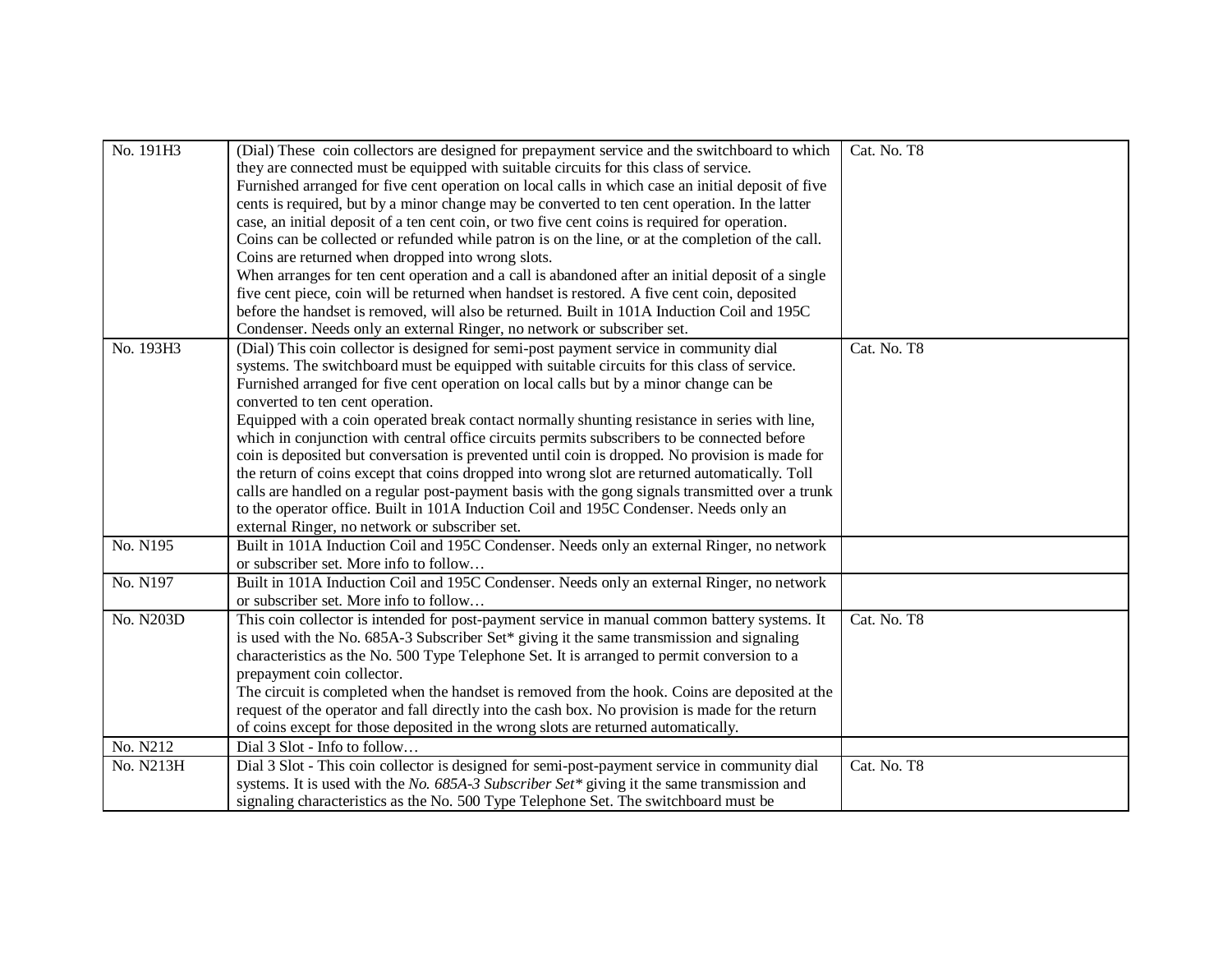|           | equipped with suitable circuits for this class of service.                                             |             |
|-----------|--------------------------------------------------------------------------------------------------------|-------------|
|           | A coin operated break contact normally shunts out a resistor in series with the line. This             |             |
|           | arrangement, in conjunction with central office circuits, permits subscribers to be connected          |             |
|           | before a coin is deposited, but prevents conversation until the coin is dropped.                       |             |
|           | When a call is originated and has been completed to the point where a reversal of line current         |             |
|           | occurs, due to the called party answering, the connection is split and tone is applied to the          |             |
|           | calling coin collector station to inform the caller that the coin should be deposited. When the        |             |
|           | coin is dropped in the chute it momentarily opens a contact inserting resistance in the line           |             |
|           | circuit allowing the circuit to complete the connection. On dials to the operator no reversal of       |             |
|           | current occurs and coins are deposited as instructed without receiving a tone.                         |             |
|           | When a call is abandoned after an initial deposit of a single 5 cent piece, the coin will be           |             |
|           | returned when handset is restored. A 5 cent coin deposited before the handset is removed will          |             |
|           | also be restored. The N213H Coin Collector is furnished for 10 cent operation, but when                |             |
|           | provided with a cut-over clip can be used for 5 cent operation. Toll calls are handled on the          |             |
|           | regular post-payment basis with the gong signals transmitted over the mine to the operator.            |             |
|           | Available in Black, Green, and Beige.                                                                  |             |
| No. N233H | Dial 3 Slot - (This is one of the most common sets you will see today) These coin collectors are       | Cat. No. T8 |
|           | designed for prepayment service and the switchboard they are connected to must be equipped             |             |
|           | with suitable circuits for this class of service.                                                      |             |
|           | The N233H Coin Collector is arranged for use with the No. 685A-3 Subscriber Set <sup>*</sup> giving it |             |
|           | the same transmission and signaling characteristics as the No. 500 Type Telephone Set.                 |             |
|           | The N233H Coin Collector is furnished for 10 cent operation, in which case an initial deposit          |             |
|           | of one 10 cent piece of two 5 cent coins is required for operation. When provided with a cut-          |             |
|           | over clip (P-339098), this coin collector can be used for 5 cent operation. The clip is not            |             |
|           | furnished and must be ordered separately. One 5 cent coin or more can be deposited in                  |             |
|           | connection with toll or overtime charges. Coins so deposited give distinctive gong signals             |             |
|           | audible to the operator. The operator can collect or refund coins while the caller is on line or at    |             |
|           | the completion of the call. Coins are returned when deposited in the wrong slots.                      |             |
|           | On uncompleted calls, coins are retained until the handset is restored on the switch hook, also,       |             |
|           | if the coins are deposited before the removal of the handset the coins will be retained till the       |             |
|           | handset is removed and replaced. An initial deposit of a single 5 cent coin will be returned           |             |
|           | when the handset is restored. A 5 cent coin deposited before the handset is removed will be            |             |
|           | returned automatically.                                                                                |             |
|           | To reduce field maintenance, as well as provide several important new operating features, a            |             |
|           | new coin handling mechanism is used. The new coin handling mechanism unit consists                     |             |
|           | basically of a non polarized, single coil, fast-operating slow-release coin relay (details below),     |             |
|           | a die cast hopper assembly with interlocked trap and vane, and a mounting base. Available in           |             |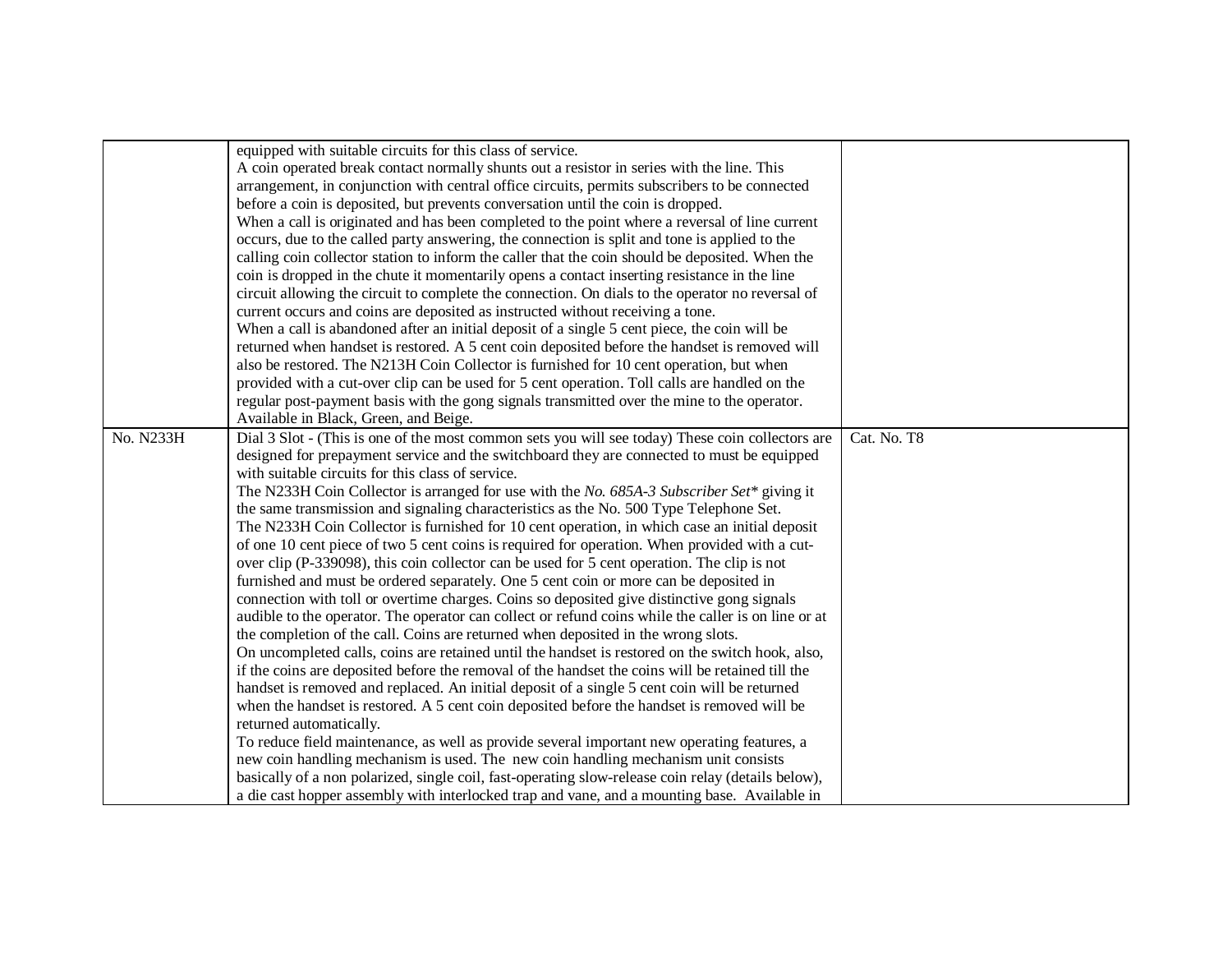|                                                    | Black, Green and Lt. Beige.                                                                               |                                                                                                                                                |
|----------------------------------------------------|-----------------------------------------------------------------------------------------------------------|------------------------------------------------------------------------------------------------------------------------------------------------|
| No. N234G                                          | Dial 3 Slot - Essentially a slightly improved security version of the N233H. Use with the No.             | Steph Kerman                                                                                                                                   |
|                                                    | 685A-3 Subscriber Set* More info to follow                                                                |                                                                                                                                                |
| No. NE236QC                                        | Dial 3 Slot - prepay. No subset needed - Q-series network and G1A or G1C ringer located in                | Steph Kerman, also                                                                                                                             |
|                                                    | upper housing. Uses a 15 pin Cinch DA15 connectors to connect the upper and lower sections                | 506-342-401 BSP                                                                                                                                |
|                                                    | unlike earlier versions, which used a series of contact strips. More info to follow                       |                                                                                                                                                |
| No. NE2236QC                                       | Touch Tone 3 Slot - prepay. No subset needed - Q-series network and G1A or G1C ringer                     | Steph Kerman                                                                                                                                   |
|                                                    | located in upper housing. Uses a 15 pin Cinch DA15 connectors to connect the upper and lower              |                                                                                                                                                |
|                                                    | sections unlike earlier versions, which used a series of contact strips. More info to follow              |                                                                                                                                                |
| No. QSD3A <sup>#</sup>                             | Dial 3 Slot - semi-postpay. Use with the <i>No.</i> 685A-3 Subscriber Set <sup>*</sup> giving it the same | Steph Kerman, Bill Wright, NEP 2032Q-                                                                                                          |
|                                                    | transmission and signaling characteristics as the No. 500 Type Telephone Set. The switchboard             | 101                                                                                                                                            |
|                                                    | must be equipped with suitable circuits for this class of service.                                        |                                                                                                                                                |
|                                                    | When properly set up with a 685A-3 subset will work without modifications on modern lines.                |                                                                                                                                                |
|                                                    | No provision is made for the return of coins, except that those deposited in the wrong slots are          |                                                                                                                                                |
|                                                    | returned automatically. The coin vane by design is set to send all coins to the coin box. To              |                                                                                                                                                |
|                                                    | send all deposited coins to the coin return (desirable for home use), it is necessary to unscrew a        |                                                                                                                                                |
|                                                    | small set screw under the coin vane in the hopper, flip the vane over to the other side, then             |                                                                                                                                                |
|                                                    | reinstall the screw. A small dab of clear silicone sealant may then be used to hold the vane to           |                                                                                                                                                |
|                                                    | the far right. More information to follow                                                                 |                                                                                                                                                |
| No. $QSD3B^*$                                      | Dial 3 Slot - semi-postpay. Use with the No. 685A-3 Subscriber Set?* More information to                  |                                                                                                                                                |
|                                                    | follow                                                                                                    |                                                                                                                                                |
| No. QSD4A <sup>#</sup>                             | TT 3 Slot - semi-postpay. No subset needed - Q-series network and G1A or G1C ringer                       | Steph Kerman                                                                                                                                   |
|                                                    | located in upper housing. Uses a 15 pin Cinch DA15 connectors to connect the upper and lower              |                                                                                                                                                |
|                                                    | sections unlike earlier versions, which used a series of contact strips. More info to follow              |                                                                                                                                                |
| $\mathbf{a}$ , and $\mathbf{b}$ , and $\mathbf{c}$ |                                                                                                           | $\mathbf{a}$ $\mathbf{b}$ $\mathbf{c}$ $\mathbf{c}$ $\mathbf{d}$ $\mathbf{c}$ $\mathbf{c}$ $\mathbf{c}$ $\mathbf{d}$ $\mathbf{c}$ $\mathbf{c}$ |

*\*Note: Those coin collectors saying they are used with the 685A-3 Subscriber Set must either use that, or be provided with a 425 network or equivalent for operation. Where dial shorting circuits exist, these must be disabled for non ground start lines (i.e. for home use). #Note: The QSD series are phones unique to NE with no WE equivalent. These were marketed heavily in the U.S.*

Cat. T8

| Coin Coll. | App.         | Dial    | Dial    | Number | Coin Rail | Condenser | Induction | Handset | Coin Sig. | Dial Cord         | Upper       | Varistor | Filter | Resistance |
|------------|--------------|---------|---------|--------|-----------|-----------|-----------|---------|-----------|-------------------|-------------|----------|--------|------------|
|            | <b>Blank</b> |         | Adaptor | Plate  |           |           | Coil      |         | Fransmitt |                   | Housing     |          |        |            |
|            |              |         |         |        |           |           |           |         |           |                   | Lock        |          |        |            |
| 182D-3     | 50C-3        |         |         |        | ΙA        | 195C      | 101B      | F1B3    | $2-654-A$ | -                 | $10\rm{G}$  | 37A      |        |            |
| 191D-3     | 50C-3        |         |         |        | ΙA        | 195C-     | 101B      | F1B3    | $2-654-A$ | -                 | $10{\rm G}$ | 37A      | -      |            |
|            |              |         |         |        |           | 452B      |           |         |           |                   |             |          |        |            |
| 191H-3     | $50C-3$      | $5HH-3$ | 56A     | 147B   | 1A        | 195C-     | 101B      | F1B3    | $2-654-A$ | D <sub>5</sub> AE | 10G         | 37A      |        |            |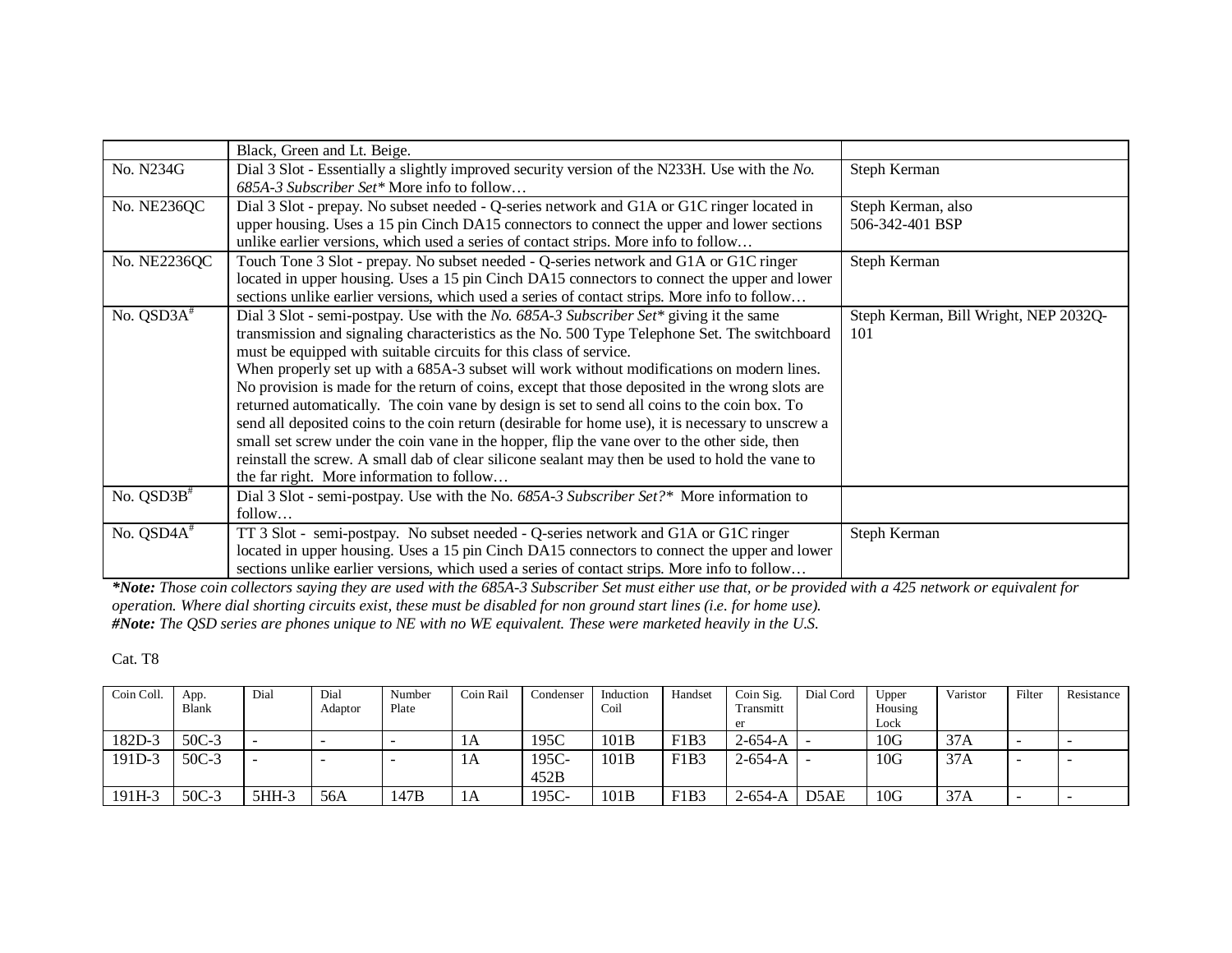|        |       |       |     |      |    | 452B |      |      |           |      |     |                                  |     |      |
|--------|-------|-------|-----|------|----|------|------|------|-----------|------|-----|----------------------------------|-----|------|
| 193H-3 | 50C-3 | 5HH-3 | 56A | 147B | 1A | 542C | 101B | F1B3 | $2-654-A$ | D5AE | 10G | $31A-$<br>$\gamma$ $\tau$<br>J/A | 61R | 63CH |

Cat. T9

| Coin Coll. | Colour       | Coin Rail | Capacitor                    | Handset | Upper<br>Housing    | Dial                     | Dial Adaptor             | Dial Cord         | Number Plate<br>Card holder | Card Holder | Widow &<br>Card Support | Sh. Wt. |
|------------|--------------|-----------|------------------------------|---------|---------------------|--------------------------|--------------------------|-------------------|-----------------------------|-------------|-------------------------|---------|
|            |              |           |                              |         | Lock                |                          |                          |                   |                             |             |                         |         |
| N203D-3    | <b>Black</b> | 1B        | $\qquad \qquad \blacksquare$ | G3FRN-3 | $21B-44$            | $\overline{\phantom{0}}$ | $\overline{\phantom{0}}$ |                   | $\overline{\phantom{0}}$    | $50K-3$     |                         | 25      |
| N203D-51   | Green        | 1B        | $\overline{\phantom{0}}$     | G3FR-52 | 21 <sub>B</sub> -44 | $\overline{\phantom{0}}$ | -                        |                   | -                           | 50K-51      |                         | 25      |
| N203-60    | Lt. Beige    | 1B        | $\overline{\phantom{0}}$     | G3FR-60 | 21B-44              | $\overline{\phantom{0}}$ | $\overline{\phantom{0}}$ |                   | -                           | 50K-60      |                         | 25      |
|            |              |           |                              |         |                     |                          |                          |                   |                             |             |                         |         |
| N213H-3    | <b>Black</b> | 1B        | 452B                         | G3FRN-3 | $21B-44$            | $6C-3$                   | $63A-3$                  | D <sub>5</sub> AF | 158B-3                      |             | P <sub>298106</sub>     | 27      |
| N213H-51   | Green        | 1B        | 452B                         | G3FR-52 | $21B-44$            | $6M-3$                   | 63A-51                   | D <sub>5</sub> AF | 158B-51                     |             | P43A388                 | 27      |
| N213H-60   | Lt. Beige    | 1B        | 452B                         | G3FR-60 | $21B-44$            | $6M-3$                   | 63A-60                   | D <sub>5</sub> AF | 158B-60                     |             | P43A388                 | 27      |
|            |              |           |                              |         |                     |                          |                          |                   |                             |             |                         |         |
| N233H-3    | <b>Black</b> | 1B        | 452B                         | G3FRN-3 | $21B-44$            | $6C-3$                   | $63A-3$                  | D5AF              | 158B-3                      |             | P <sub>298106</sub>     | 28      |
| N233H-51   | Green        | 1B        | 452B                         | G3FR-52 | 21B-44              | $6M-3$                   | 63A-51                   | D <sub>5</sub> AF | 158B-51                     |             | P43A388                 | 28      |
| N233H-60   | Lt. Beige    | 1B        | 452B                         | G3FR-60 | $21B-44$            | $6M-3$                   | 63A-60                   | D <sub>5</sub> AF | 158B-60                     |             | P43A388                 | 28      |

Northern Electric/Northern Telecom/Nortel Single Slot Sets

| Centurion         | QSD200A-3            | Prepay Rotary Dial (black)                | Cat. No. T9 |
|-------------------|----------------------|-------------------------------------------|-------------|
|                   | QSD200A-26           | Prepay Rotary Dial (brown)                |             |
|                   | QSD200A-27           | Prepay Rotary Dial (blue)                 |             |
|                   | QSD200A-28           | Prepay Rotary Dial (green)                |             |
|                   | QSD2200A-3           | Prepay Pushbutton dial (black)            |             |
|                   | QSD2200A-26          | Prepay Pushbutton dial (brown)            |             |
|                   | QSD2200A-27          | Prepay Pushbutton dial (blue)             |             |
|                   | QSD2200A-28          | Prepay Pushbutton dial (green)            |             |
|                   | No Info              | Semi Post Pay Rotary Dial models          |             |
|                   | No Info              | Semi Post Pay Pushbutton Dial Models      |             |
| <b>QSD</b> Series | QSD <sub>100</sub> A | Basic Panel Coin Set (rotary dial)        | Cat. No. T9 |
|                   | QSD2100A             | Basic Panel Coin Set (pushbutton dial)    |             |
|                   | QSD100B              | Complete Panel Coin Set (pushbutton dial) |             |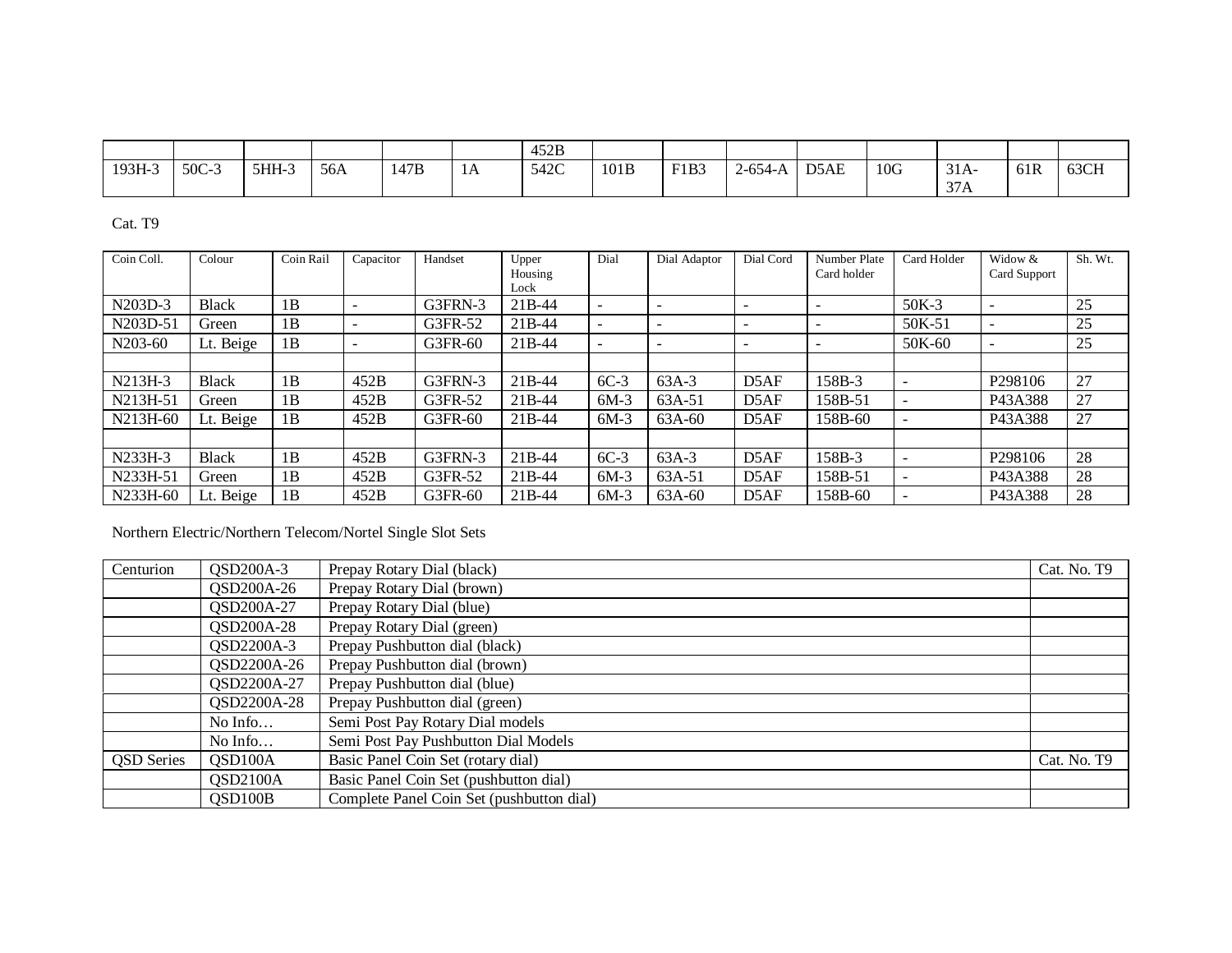|           | OSD2100B | Complete Panel Coin Set (pushbutton dial)                                                                     |  |
|-----------|----------|---------------------------------------------------------------------------------------------------------------|--|
| Millenium |          | This Multi-Pay Terminal accepts a range of coins, including the dollar coin, plus magnetic stripe commercial  |  |
|           |          | credit cards, calling cards and "smart" chip cards.                                                           |  |
|           |          | Coins are held in escrow until positive call connection is detected, eliminating the need for a separate coin |  |
|           |          | return mechanism.                                                                                             |  |
|           |          | The visual display shows credit remaining for coin calls. When a user places the card in the reader, the      |  |
|           |          | terminal automatically reads the account number in the magnetic stripe -eliminating long distance dialing     |  |
|           |          | sequences. The consumer can make multiple calls after a single card insertion by using the Next Call key      |  |
|           |          | rather than having to re-insert the card.                                                                     |  |
|           |          | High Security COCOT. Now manufactured by QuorTech. The most commonly seen version is the Multi-Pay.           |  |
|           |          | There are also desktop versions and a "Coin-Only" version without the card slot.                              |  |

Single Coil Coin Relays as used in later Prepay 3 Slot Phones (from the NE T9 Catalogue):

All Northern Electric prepay types of coin collectors now employ the new P 11E964 Coin Handling Mechanism. The new unit consists basically of a nonpolarized, single coil, fast operating, slow release coin relay and a die cast hopper assembly with interlocked trap and vane.

All the major elements are located in approximately the same position as their counterparts in the older unit, but in the new unit, the coin relay mounts directly on the hopper assembly instead of on the base.

Several important operating advantages will be achieved by the use of the new unit:

- Longer loop for obtaining satisfactory coin disposal
- Reliable operation with shorter operating pulse
- Larger hopper handles larger individual coin loads



The P11E964 Coin Relay and Hopper Assembly may be used for the repair of coin mechanism units of all pre-pay types of coin collectors of the No. 150 type or later types of Bell System design. No modifications are required to the present mechanism base (hopper tray). The three mounting screws in the old unit should be replaced by the three new screw and washer assemblies supplied with the replacing unit.

Note: This file produced with the assistance of Fred Coady, Steph Kerman, and Bill Wright who furnished additional information.